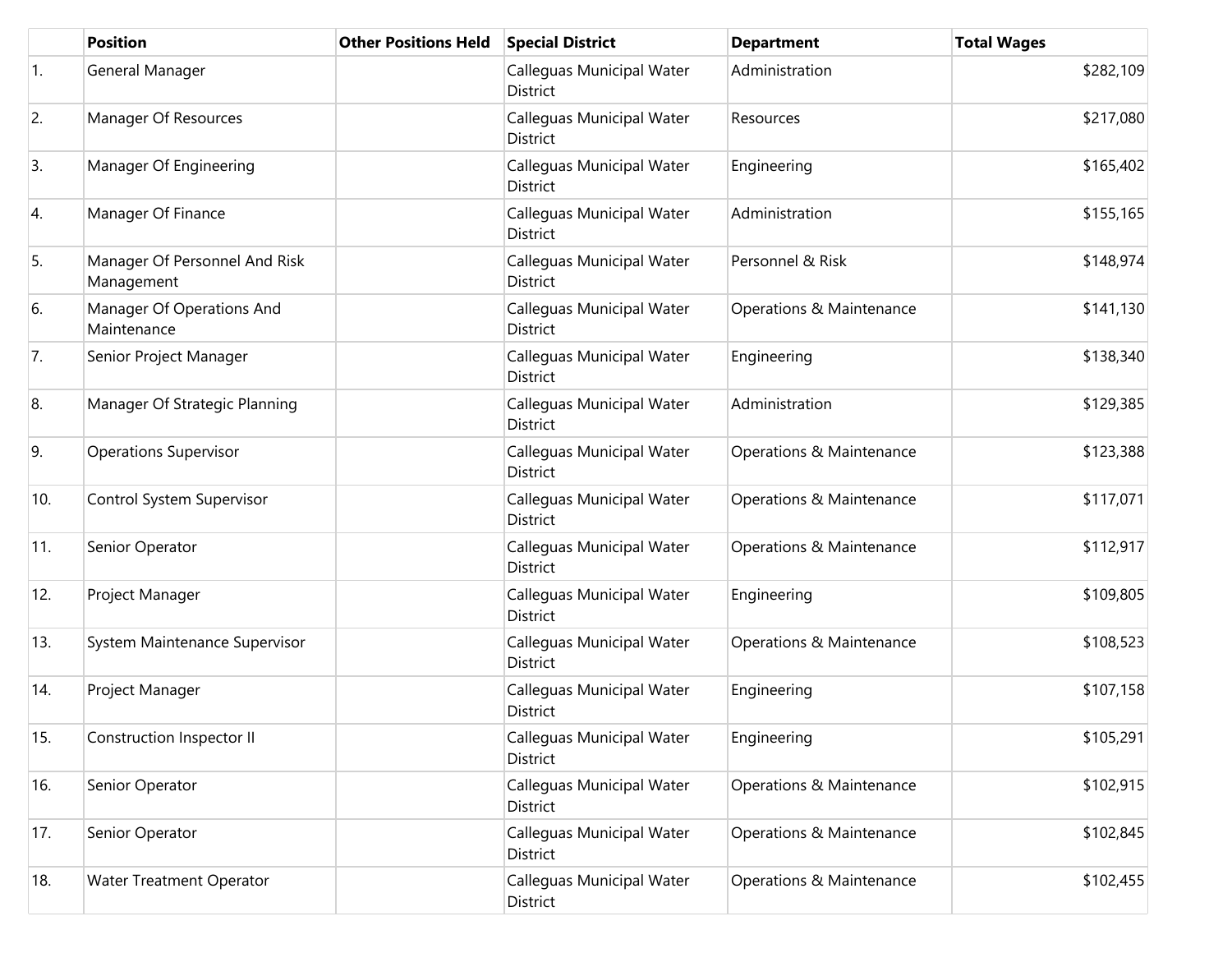| 19. | Senior Instrumentation Technician       | Calleguas Municipal Water<br>District        | Operations & Maintenance | \$96,681 |
|-----|-----------------------------------------|----------------------------------------------|--------------------------|----------|
| 20. | Senior Controls Technician              | Calleguas Municipal Water<br>District        | Operations & Maintenance | \$96,451 |
| 21. | Senior Controls Technician              | Calleguas Municipal Water<br>District        | Operations & Maintenance | \$95,463 |
| 22. | Regulatory And Safety Officer           | Calleguas Municipal Water<br>District        | Personnel & Risk         | \$94,573 |
| 23. | Development Programs<br>Administrator   | Calleguas Municipal Water<br>District        | Resources                | \$93,104 |
| 24. | Senior Controls Technician              | Calleguas Municipal Water<br><b>District</b> | Operations & Maintenance | \$92,664 |
| 25. | Construction Inspector I                | Calleguas Municipal Water<br><b>District</b> | Engineering              | \$92,104 |
| 26. | <b>Water Treatment Operator</b>         | Calleguas Municipal Water<br><b>District</b> | Operations & Maintenance | \$91,950 |
| 27. | Distribution System Supervisor          | Calleguas Municipal Water<br>District        | Operations & Maintenance | \$91,137 |
| 28. | Construction Inspector I                | Calleguas Municipal Water<br>District        | Engineering              | \$90,407 |
| 29. | Senior Electro Mechanical<br>Technician | Calleguas Municipal Water<br>District        | Operations & Maintenance | \$90,069 |
| 30. | Senior Electro Mechanical<br>Technician | Calleguas Municipal Water<br>District        | Operations & Maintenance | \$88,074 |
| 31. | Senior Maintenance Worker               | Calleguas Municipal Water<br>District        | Operations & Maintenance | \$85,995 |
| 32. | Senior Electro Mechanical<br>Technician | Calleguas Municipal Water<br>District        | Operations & Maintenance | \$84,669 |
| 33. | Senior Maintenance Worker               | Calleguas Municipal Water<br>District        | Operations & Maintenance | \$84,133 |
| 34. | Senior Electro Mechanical<br>Technician | Calleguas Municipal Water<br>District        | Operations & Maintenance | \$82,988 |
| 35. | Construction Inspector I                | Calleguas Municipal Water<br>District        | Engineering              | \$81,555 |
| 36. | Senior Electro Mechanical<br>Technician | Calleguas Municipal Water<br>District        | Operations & Maintenance | \$81,462 |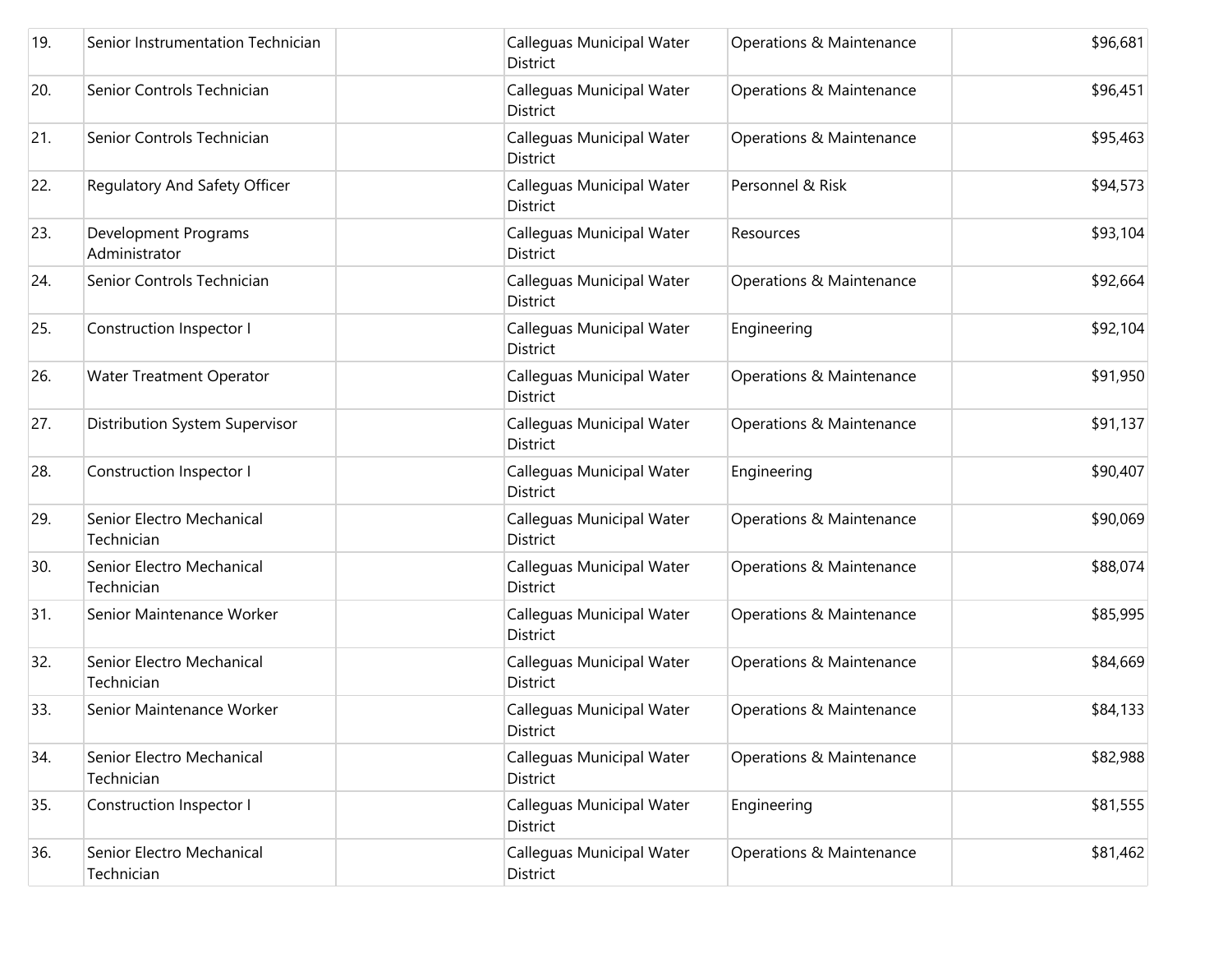| 37. | Resource Specialist                                | Calleguas Municipal Water<br>District        | Resources                | \$81,324 |
|-----|----------------------------------------------------|----------------------------------------------|--------------------------|----------|
| 38. | Senior Maintenance Crew Leader                     | Calleguas Municipal Water<br>District        | Operations & Maintenance | \$81,160 |
| 39. | Senior Maintenance Crew Leader                     | Calleguas Municipal Water<br>District        | Operations & Maintenance | \$80,543 |
| 40. | Groundwater Manager                                | Calleguas Municipal Water<br><b>District</b> | Administration           | \$80,271 |
| 41. | Senior Mechanical Technician                       | Calleguas Municipal Water<br>District        | Operations & Maintenance | \$79,268 |
| 42. | <b>Executive Secretary</b>                         | Calleguas Municipal Water<br><b>District</b> | Administration           | \$78,629 |
| 43. | Legislative Administrative Assistant               | Calleguas Municipal Water<br><b>District</b> | Resources                | \$77,301 |
| 44. | Senior Accountant                                  | Calleguas Municipal Water<br>District        | Administration           | \$74,916 |
| 45. | Senior Maintenance Worker                          | Calleguas Municipal Water<br>District        | Operations & Maintenance | \$74,039 |
| 46. | Senior Maintenance Worker                          | Calleguas Municipal Water<br>District        | Operations & Maintenance | \$69,955 |
| 47. | Senior Maintenance Worker                          | Calleguas Municipal Water<br>District        | Operations & Maintenance | \$67,593 |
| 48. | Laboratory Coordinator                             | Calleguas Municipal Water<br><b>District</b> | Operations & Maintenance | \$67,584 |
| 49. | Senior Accounting Assistant                        | Calleguas Municipal Water<br>District        | Administration           | \$67,477 |
| 50. | Regulatory Compliance Supervisor                   | Calleguas Municipal Water<br><b>District</b> | Operations & Maintenance | \$63,417 |
| 51. | <b>Accounting Assistant</b>                        | Calleguas Municipal Water<br>District        | Administration           | \$62,423 |
| 52. | Warehouse Worker                                   | Calleguas Municipal Water<br>District        | Operations & Maintenance | \$60,405 |
| 53. | Senior Human Resources<br>Administrative Assistant | Calleguas Municipal Water<br>District        | Personnel & Risk         | \$60,304 |
| 54. | Office Manager                                     | Calleguas Municipal Water<br>District        | Administration           | \$59,198 |